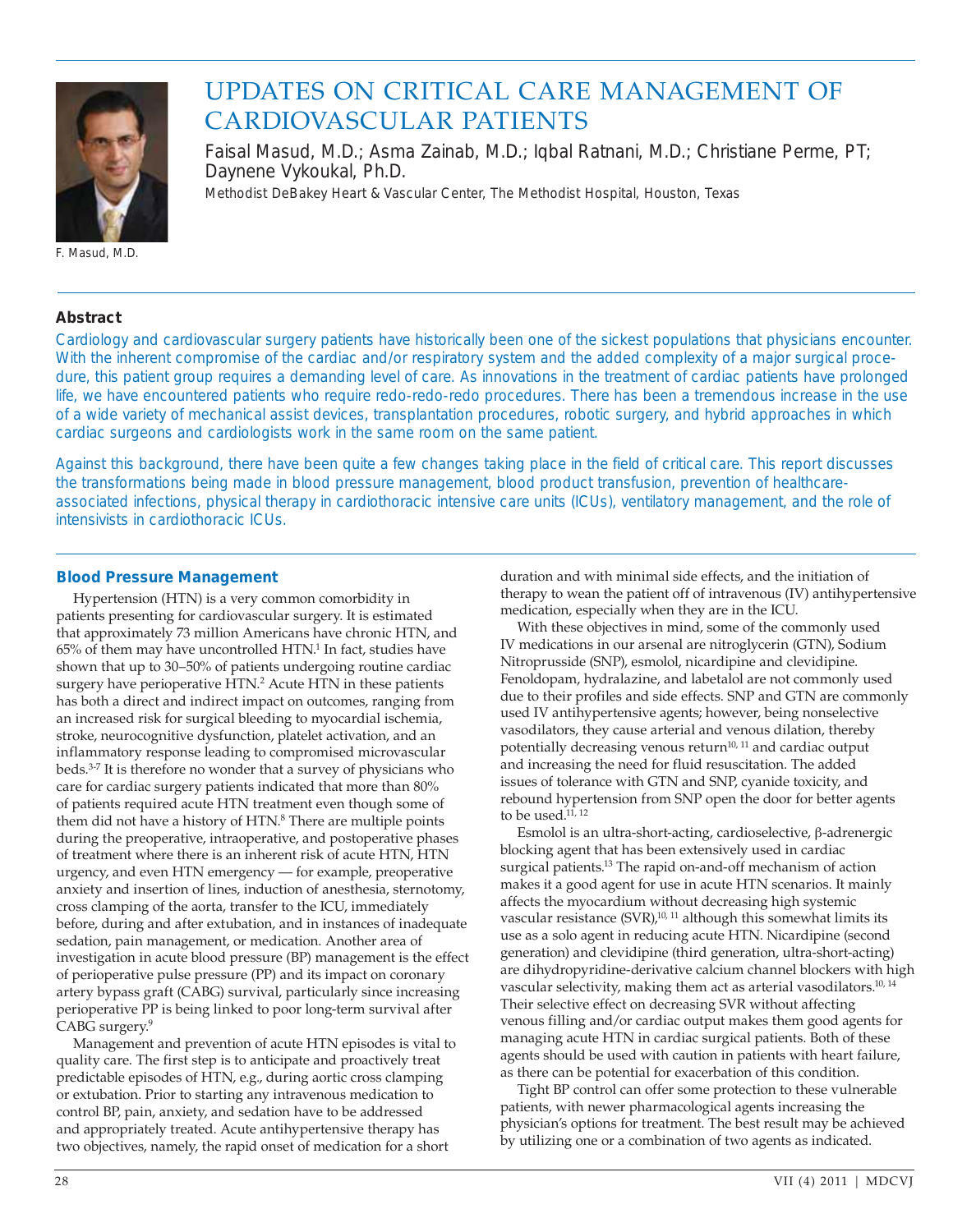### **Blood Product Transfusion**

More than half a million U.S. adults undergo cardiac surgical procedures each year. About 15–20% of these patients consume 80% of the blood products used annually.<sup>15</sup> The annual transfusion costs of cardiac surgery are more than \$500 million.<sup>16</sup>

Extensive transfusion of blood products has been associated with multiple adverse effects, which include transmission of viruses, infection, volume overload, and transfusion-related acute lung injury.<sup>17</sup> All of these complications lead to an increase in mortality. Blood conservation interventions are helpful. In one study, a 5-year mortality rate of 15% was calculated in transfused patients compared to only 5% in nontransfused patients.<sup>18</sup> Protocols to identify high-risk patients undergoing cardiovascular surgery should be established and implemented. Risk factors include advanced age, preoperative anemia, urgent surgery, antiplatelet therapy, clotting abnormalities, multiple comorbidities, and procedure-related variables like prolonged cardiopulmonary bypass time, reoperation, etc.16

These rules are based on guidelines from the American Society of Anesthesiologists (ASA), listed in Table 1.19

- Accept a hemoglobin level of up to 7 g/dL in hemodynamically stable patients who are not bleeding. Transfusion can be life-saving in patients who have a hemoglobin less than 6 g/dL.15
- A hemoglobin level of 7 g/dL or lower justifies transfusion in patients with chronic cardiovascular or respiratory disease.
- Transfusion is recommended in patients who are actively bleeding without immediate control.

Other ASA practice recommendations for limiting blood transfusion include reinfusion of shed mediastinal blood using the cell saver technique, and pharmacologic agents such as 1) lysine analogues, e.g., epsilon-aminocaproic acid and tranexamic acid, to reduce total blood loss after cardiac surgery (class Ia recommendation); 2) desmopressin acetate (DDAVP) to reduce excessive bleeding in patients with chronic renal failure,

cardiopulmonary bypass-induced platelet dysfunction, or thrombocytopenia (class IIb), although routine prophylactic use of DDAVP is not recommended; and 3) factor VIIa concentrate for intractable nonsurgical bleeding that is unresponsive to other therapies (class IIb).15

#### **Prevention of Healthcare-Associated Infections**

Infections after cardiovascular surgery increase morbidity, mortality, and economic burden.20 These infections can be classified as surgical site infections (SSI) or nosocomial (hospitalacquired) infections that occur remote from the surgical site. In 1999, The National Healthcare Safety Network (formerly known as the National Nosocomial Infection Surveillance System) reported an SSI rate of 2.6%.<sup>20</sup> One study utilizing the Society of Thoracic Surgeons (STS) National Cardiac Database reported an incidence of major infection in 3.51% of patients who underwent CABG procedures in a period from early 2002 to late 2003.<sup>21</sup> These infections are further divided into mediastinitis (25.1%), saphenous vein harvest site infection (32.6%), septicemia (35%), multiple site infections (6.8%), and thoracotomy infections (0.5%). These patients had a higher mortality rate (17.3%) and an average postoperative length of stay greater than 14 days.<sup>21</sup>

Prophylactic intravenous antibiotics should be routinely administered to cardiovascular surgical patients.<sup>22</sup> According to STS practice guidelines, antimicrobial prophylaxis of 48 hours duration is effective. There is no evidence that administration of antibiotics for more than 48 hours is more effective. Other measures to prevent SSI include appropriate antibiotic choice, maintaining glucose control, and hand hygiene.<sup>23</sup> Use of mupirocin nasal ointment in patients with positive nasal swabs for methicillin-resistant staphylococcus aureus has not been shown to reduce the rate of SSI.24

Hospital-acquired infection surveillance, prevention, and control is achieved through instituting proper guidelines.<sup>23</sup> Bloodstream infections related to central lines are prevented during placement

#### **ASA Guidelines on Intraoperative and Postoperative Management of Blood Loss and Transfusions**

#### **I. Recommendations for red blood cell transfusion**

- a. Monitor the amount of blood loss
- b. Monitor hemoglobin or hematocrit
- c. Monitor for the presence of inadequate perfusion and oxygenation of vital organs (e.g., blood pressure, heart rate, temperature, blood oxygen saturation)
- d. Transfusion of allogeneic red blood cells or autologous blood (i.e., normovolemic hemodilution and intraoperative red blood cell recovery)

#### **II. Recommendations for management of coagulopathy**

- a. Visual assessment of the surgical field and laboratory monitoring for coagulopathy
- b. Transfusion of platelets
- c. Transfusion of fresh frozen plasma
- d. Transfusion of cryoprecipitate
- e. Administration of drugs to treat excessive bleeding (e.g., desmopressin, topical hemostatics)
- f. Recombinant activated factor VII

#### **III. Monitoring and treatment of adverse effects of transfusions**

- a. Bacterial contamination
- b. Transfusion-related acute lung injury
- c. Transmission of infectious diseases
- d. Transfusion reaction

**Table 1.** American Society of Anesthesiologists (ASA) guidelines on intraoperative and postoperative management of blood loss and transfusions.19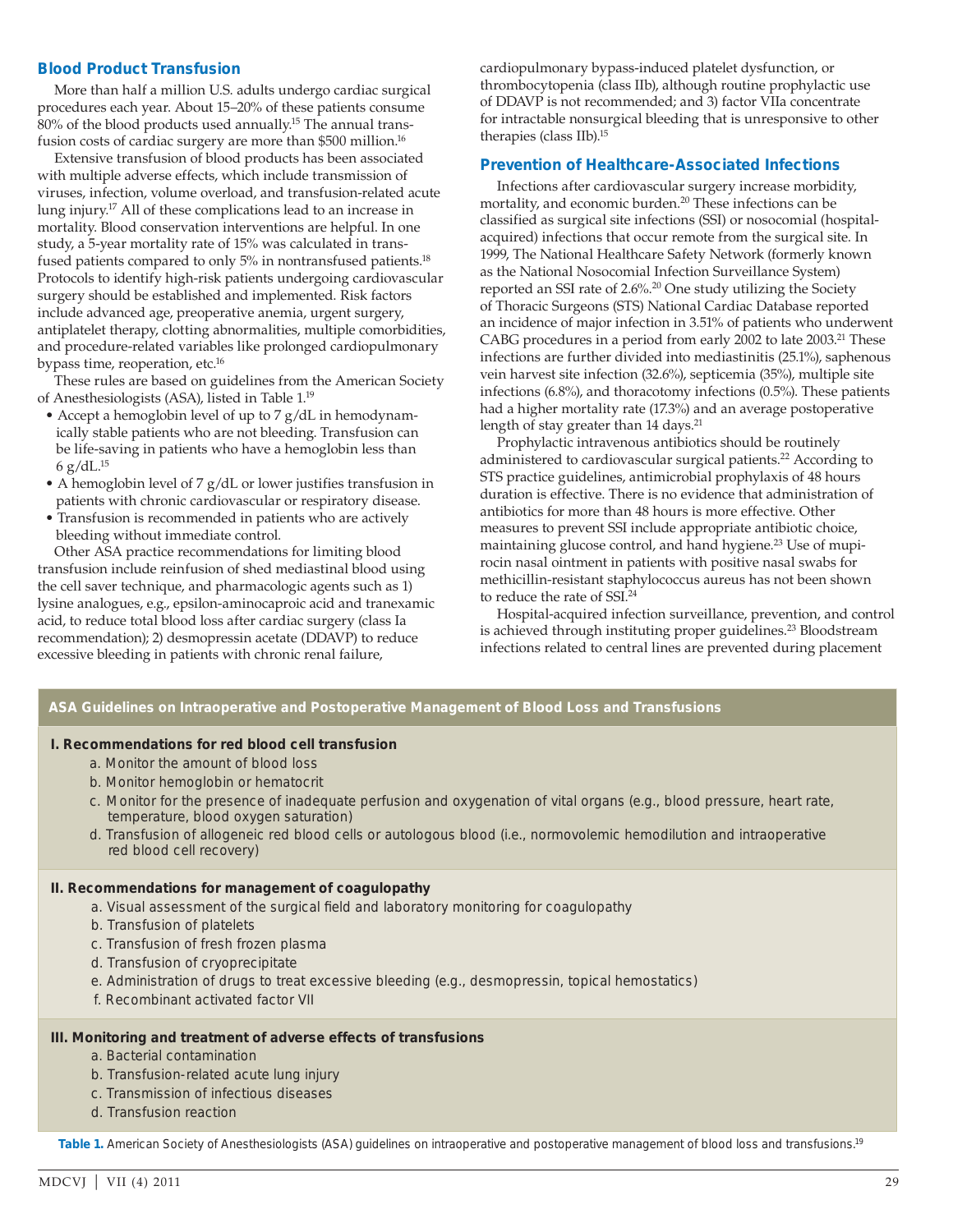by using full barrier precautions, hand hygiene, and chlorhexidine skin antisepsis. Daily review of line necessity and removal of unnecessary lines is useful.

Ventilator-associated pneumonia and other related respiratory illnesses are prevented with head elevation to greater than 30 degrees unless contraindicated, sedation interruption to evaluate for extubation, and gastrointestinal/deep vein thrombosis prophylaxis. Hand hygiene and barrier techniques for Clostridium difficile diarrhea and other drug-resistant organisms are also routinely used in the ICU to limit the spread of infection.

## **Physical Therapy: Early Mobility and Walking Program for Patients in Cardiothoracic ICU**

Critical illness is associated with a wide range of serious impairments that interfere with optimal functional outcome. They include long-term physical impairments with loss of independence and reduced quality of life. It is imperative that physicians, nurses, and physical therapists identify patients in the ICU who are at high risk of developing physical and nonphysical limitations. Some examples are patients with advanced age, comorbidities, and high severity of illness. After discharge from the ICU, these patients will face extended periods of rehabilitation and significant morbidity.

Several publications have noted the benefits of early mobility and walking in the ICU. They include minimizing the complications of bed rest, promoting weaning from the ventilator as the patient's overall strength and endurance improve, maximizing independent function, and decreasing the length of the ICU and hospital stay.<sup>25, 26</sup> Schweickert et al. used a strategy for rehabilitation in the earliest days of critical illness that included interruption of sedation and physical and occupational therapy (PT, OT). The interventions were safe and well tolerated, and they resulted in better functional outcomes at hospital discharge, a shorter duration of delirium, and more ventilator-free days compared with standard care.<sup>27</sup>

Early mobility and walking interventions in the cardiothoracic ICU should be provided by nurses and physical therapists. The nursing mobility program in The Methodist Hospital's cardiothoracic ICU includes routinely assisting patients with sitting on the side of the bed, standing at the bedside, and sitting in a regular chair or stretcher chair for variable lengths of time. Whenever possible, nurses should assist patients with walking as long as they only require minimal physical assistance.

Physical therapists are an integral member of the interdisciplinary team caring for a patient in the ICU and are uniquely qualified to design and implement treatment plans that help improve function.<sup>28</sup> Patients should be referred to PT if they are unable to stand at the bedside with nursing assistance or if any neuromuscular, orthopedic, or cardiopulmonary dysfunction that impairs functional mobility is present prior to admission or after the surgical procedure. Physical therapists working in the cardiothoracic ICU should perform a comprehensive clinical assessment to identify current functional limitations as well as the rehabilitation goals and plan of care. A PT program should include individualized therapeutic interventions to improve functional mobility.

An early mobility and walking program for patients in the ICU has been described by Perme and Chandrashekar, and it provides a practical approach with specific guidelines to assist clinicians in managing these patients, especially when they require mechanical ventilation.25 The program is divided into 4 phases and includes the types of patients suitable for each phase. It also includes guidelines for bed mobility, transfers, gait, therapeutic exercises, positioning, education, and duration and frequency of mobility sessions. The general criteria for progression of therapeutic interventions are also offered.25

Patients with an endotracheal tube or tracheostomy should be encouraged to walk with a portable ventilator whenever appropriate and with all safety measures in place. A strong collaborative multidisciplinary approach among physicians, nurses, physical therapists, and respiratory therapists must be used in the care of these patients.

An early mobility and walking program in the cardiothoracic ICU is an approach that can potentially help patients regain their physical and psychological function and ultimately maximize functional independence.

## **Ventilatory Strategies in ICU**

One of the major challenges in ICUs is managing hypoxemia or respiratory insufficiency in patients. Mechanical ventilation is the most common invasive treatment modality for acute respiratory failure, while noninvasive positive pressure ventilation (NIPPV) modes like continuous positive airway pressure or pressure support ventilation are considered the gold standard for treating chronic obstructive pulmonary disease exacerbations. NIPPV can also be used to manage mild to moderate respiratory insufficiencies.

Conventional modes of ventilation based on volume or pressure control are usually sufficient in most cases of respiratory failure. Bi-level ventilation can be used in patients who are difficult to oxygenate due to failed lungs. Other modalities that can be used in severe hypoxemia include initiation of nitric oxide<sup>29</sup> and high frequency oscillatory ventilation.<sup>30</sup> The updated studies in pulmonary management (e.g., the FACTT trial)<sup>31-33</sup> and the physiological bases on which patients with acute respiratory distress syndrome are treated (e.g., use of low tidal volumes<sup>34</sup> and optimum use of positive end-expiratory pressure<sup>35</sup>) are important intensive care milestones.

Pulmonary hypertension management with Flolan® (Epoprostenol sodium), Tracleer® (bosentan), Revatio® (sildenafil) and others is another evolving area.<sup>36</sup> In cases of extreme hypoxemia in which mechanical ventilation alone is not helpful, support with extracorporeal membrane oxygenator (ECMO) is applied.37 ECMO and extracorporeal life support have been indicated as treatment for acute respiratory and cardiac failure.

## **Role of Intensivist in Cardiothoracic ICU**

Since the inception of the first organized ICU in 1953,<sup>38</sup> the practice of intensive care medicine has come a long way. The intensivist's role in critical care is firmly established. The Leapfrog Group for patient safety recommends the presence of intensivists in the ICU as a standard practice.<sup>39</sup> The presence of an intensivist is not only crucial for delivery of medical care in a timely fashion, but it also leads to improvement in overall care through decreased length of stay, shorter ventilator times, decreased rate of infections, avoidance of unnecessary transfusions, proper utilization of medications and antibiotics, avoidance of errors, direction of multidisciplinary rounds, coordination of care among different subspecialties, and implementation of various bundles. Intensivists are also trained to perform life-saving procedures.

By being abreast of the latest guidelines and emerging new literature, intensivists can provide state-of-the-art care. Procedures such as therapeutic hypothermia after cardiac arrest,<sup>40</sup> proper ventilation in acute respiratory distress syndrome,<sup>34</sup> early goaldirected therapy in sepsis,<sup>41</sup> and other measures have clearly demonstrated improved outcomes in this vulnerable population, with a 30% reduction in hospital mortality and a 40% reduction in ICU mortality.42

Traditionally, cardiothoracic surgical ICUs have been managed directly by surgeons during postoperative care. A landmark paper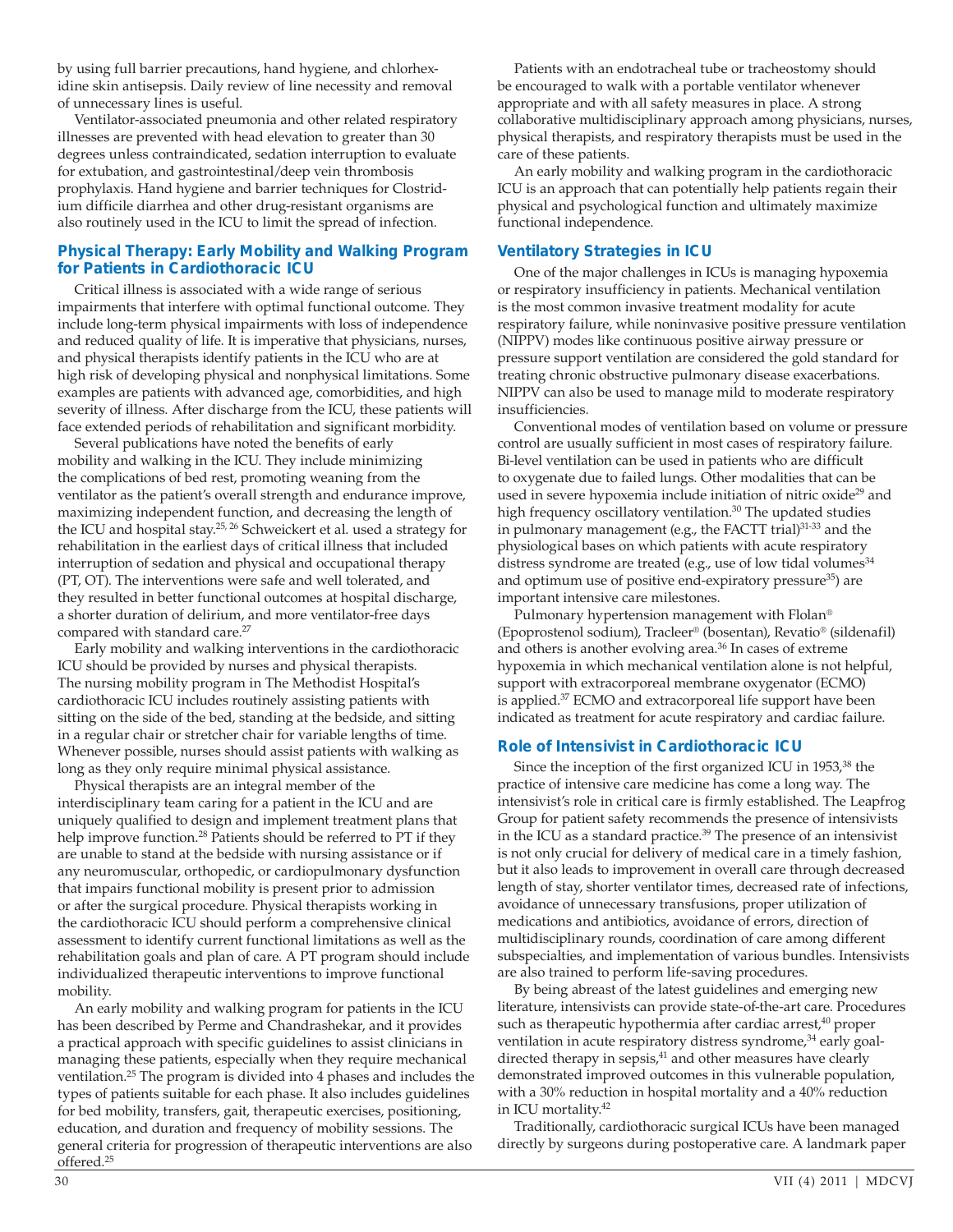|                                        | <b>SICU</b>      | <b>CICU</b>      | P Value | Odds Ratio (95% CI) |
|----------------------------------------|------------------|------------------|---------|---------------------|
| <b>ICU outcomes</b>                    |                  |                  |         |                     |
| Mechanical ventilation on admission, n | 620 (66.5%)      | 408 (43.7%)      | < 0.001 | 0.39(0.33, 0.47)    |
| Median ICU LOS, days (IQR)             | 0.96(0.82, 1.83) | 0.98(0.85, 1.93) | 0.02    |                     |
| ICU recidivism, n                      | 38 (4.07%)       | 29 (3.11%)       | 0.26    | 0.76(0.46, 1.24)    |
| ICU mortality, n                       | 14 (1.50%)       | 12 (1.29%)       | 0.69    | 0.86(0.39, 1.86)    |
| Postoperative outcome                  |                  |                  |         |                     |
| Reoperation for bleeding, n            | 61(6.54%)        | 65 (6.97%)       | 0.71    | 1.07(0.75, 1.54)    |
| Perioperative myocardial infarction, n | $6(0.64\%)$      | $8(0.86\%)$      | 0.59    | 1.34(0.46, 3.87)    |
| Postoperative atrial fibrillation, n   | 250 (26.8%)      | 243 (26.1%)      | 0.71    | 0.96(0.78, 1.18)    |
| Postoperative renal dysfunction, n     | 70 (7.50%)       | 78 (8.36%)       | 0.49    | 1.12(0.80, 1.57)    |
| Postoperative cerebrovascular event, n | 16 (1.71%)       | 18 (1.93%)       | 0.73    | 1.13(0.57, 2.25)    |
| Postoperative infections (all), n      | 63(6.75%)        | 58 (6.22%)       | 0.64    | 0.92(0.63, 1.32)    |
| Median hospital LOS, days (IQR)        | 7.0(5.0, 9.0)    | 6.0(5.0, 8.0)    | < 0.001 |                     |
| Thirty-day mortality, n                | 20 (2.14%)       | 16 (1.71%)       | 0.50    | 0.80(0.41, 1.55)    |

**Table 2.** Postoperative outcomes related to full-time intensivist care in cardiothoracic surgical ICUs. Reprinted from Kumar et al. with permission from Elsevier.43 Copyright © 2009. CI: confidence interval; CICU: cardiac surgery intensive care unit; ICU: intensive care unit; IQR: interquartile range; LOS: length of stay; SICU: traditional mixed surgical intensive care unit

published in 2009 showed that a full-time intensivist program in cardiothoracic surgical ICUs is associated with "reduced transfusion of blood components, decreased requirement for mechanical ventilation, and shorter hospital length of stay" (Table 2).43 At the Methodist DeBakey Heart & Vascular Center, 24-hour intensivist service has been in place for the last 10 years and has shown similar results, with many lives saved.

## **Conclusion**

Critical care medicine is a rapidly changing field with new areas of development, research, and clinical information. Several underlying themes are critical to the care of patients in the cardiothoracic ICU. Implementation of screening and treatment guidelines facilitates delivery of consistent, quality care that is based in current clinical information. Up-to-date knowledge of the available medications, techniques, and equipment is crucial. Prevention of avoidable problems through an anticipatory approach to patient care, such as recognition of events that may trigger an episode of acute hypertension, or the use of antimicrobial prophylaxis to prevent SSIs, can go a long way towards improving patient outcomes. Familiarity with the latest evidence-based thinking on critical care issues, such as the role of transfusion management and the importance of early implementation of physical therapy among ICU patients, is also important. Intensivists with clinical knowledge and training serve not only to implement these advances in critical care but also to educate members of the ICU team about providing the best possible care to this vulnerable patient population.

## **References**

1. Rosamond W, Flegal K, Furie K, Go A, Greenlund K, Haase N, et al. American Heart Association Statistics Committee and Stroke Statistics Subcommittee. Heart disease and stroke statistics — 2008 update: a report from the American Heart Association Statistics Committee and Stroke Statistics Subcommittee. Circulation. 2008 Jan 29;117(4):e25-146. Epub 2007 Dec 17.

- 2. Cheung AT. Exploring an optimum intra/postoperative management strategy for acute hypertension in the cardiac surgery patient. J Card Surg. 2006 Mar-Apr;21 Suppl 1:S8-S14.
- 3. Aronson S, Boisvert D, Lapp W. Isolated systolic hypertension is associated with adverse outcomes from coronary artery bypass grafting surgery. Anesth Analg. 2002 May;94(5):1079-84.
- 4. Weitz HH. Perioperative cardiac complications. Med Clin North Am. 2001 Sep;85(5):1151-69.
- 5. Kobzar G, Mardla V, Rätsep I, Samel N. Platelet activity before and after coronary artery bypass grafting. Platelets. 2006 Aug;17(5):289-91.
- 6. Weiss SJ, Longnecker DE. Perioperative hypertension: an overview. Coron Artery Dis. 1993 May;4(5):401-6.
- 7. Estafanous FG, Tarazi RC. Systemic arterial hypertension associated with cardiac surgery. Am J Cardiol. 1980 Oct;46(4):685-94.
- 8. Vuylsteke A, Feneck RO, Jolin-Mellgård A, Latimer RD, Levy JH, Lynch C 3rd, et al. Perioperative blood pressure control: a prospective survey of patient management in cardiac surgery. J Cardiothorac Vasc Anesth. 2000 Jun;14(3):269-73.
- 9. Nikolov NM, Fontes ML, White WD, Aronson S, Bar-Yosef S, Gaca JG, et al. Pulse pressure and long-term survival after coronary artery bypass graft surgery. Anesth Analg. 2010 Feb 1;110(2):335-40. Epub 2009 Dec 8.
- 10. Levy JH. The ideal agent for perioperative hypertension and potential cytoprotective effects. Acta Anaesthesiol Scand Suppl. 1993;99:20-5.
- 11. Nordlander M, Pfaffendorf M, van Wezel HB. Calcium antagonists for perioperative blood pressure control. Sem Cardiothorac Vasc Anesth. 1998;2(3):231-42.
- 12. Gray RJ. Postcardiac surgical hypertension. J Cardiothorac Anesth. 1988 Oct;2(5):678-82.
- 13. van Zwieten PA, van Wezel HB. Antihypertensive drug treatment in the perioperative period. J Cardiothorac Vasc Anesth. 1993 Apr;7(2):213-26.